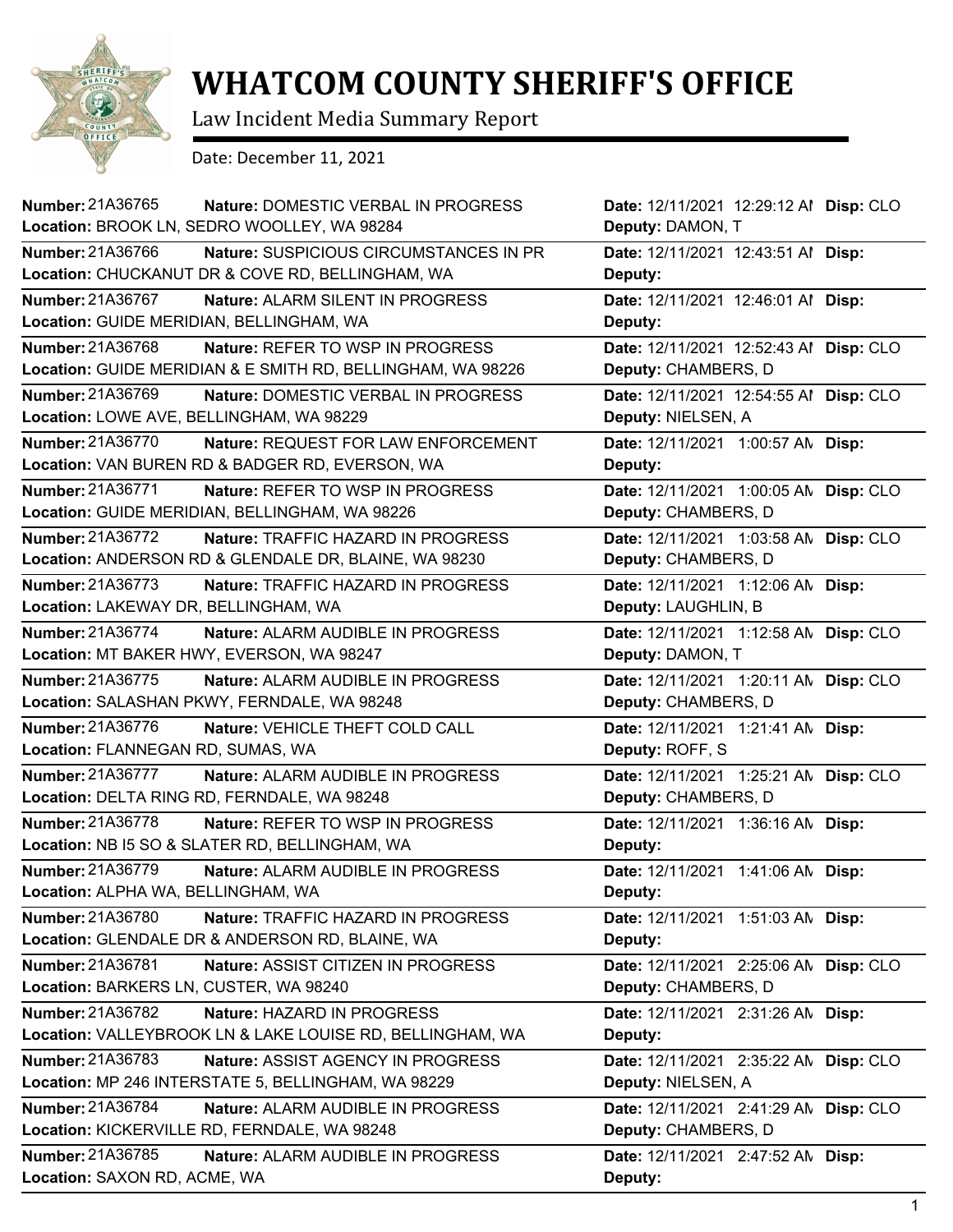| Number: 21A36786<br>Nature: JUVENILE PROBLEM IN PROGRESS            | Date: 12/11/2021 2:48:57 AN Disp: INF   |
|---------------------------------------------------------------------|-----------------------------------------|
| Location: GUIDE MERIDIAN, BELLINGHAM, WA 98226                      | Deputy: LAUGHLIN, B                     |
| <b>Number: 21A36787</b><br>Nature: TRAFFIC HAZARD IN PROGRESS       | Date: 12/11/2021 3:13:47 AN Disp: CLO   |
| Location: YEW STREET RD, BELLINGHAM, WA 98229                       | Deputy: DAMON, T                        |
| Number: 21A36788<br>Nature: WELFARE CHECK IN PROGRESS               | Date: 12/11/2021 3:21:03 AN Disp: CLO   |
| Location: GULF RD, POINT ROBERTS, WA 98281                          | Deputy: CHAMBERS, D                     |
| Number: 21A36789<br>Nature: REFER TO OTHER AGENCY IN PROGR          | Date: 12/11/2021 3:32:27 AN Disp:       |
| Location: VAN BUREN RD & CLEARBROOK RD, EVERSON, WA                 | Deputy:                                 |
| <b>Number: 21A36790</b><br>Nature: ALARM AUDIBLE IN PROGRESS        | Date: 12/11/2021 3:33:49 AM Disp:       |
| Location: W COLUMBIA ST, NOOKSACK, WA                               | Deputy: BROWN, E                        |
| Number: 21A36792<br>Nature: MENTAL IN PROGRESS                      | Date: 12/11/2021  4:57:46 AN  Disp: CLO |
| Location: TERRESSA LN, BELLINGHAM, WA 98226                         | Deputy: DAMON, T                        |
| Number: 21A36793<br>Nature: TRAFFIC HAZARD IN PROGRESS              | Date: 12/11/2021 5:02:50 AN Disp: CLO   |
| Location: WASCHKE RD & LANGE RD, BELLINGHAM, WA 98226               | Deputy: NIELSEN, A                      |
| Number: 21A36794<br>Nature: ALARM AUDIBLE IN PROGRESS               | Date: 12/11/2021 5:18:30 AN Disp:       |
| Location: W LAUREL RD, BELLINGHAM, WA                               | Deputy:                                 |
| Number: 21A36795<br>Nature: MVA NON BLKING/NON INJURY IN P          | Date: 12/11/2021 6:06:34 AN Disp: CLO   |
| Location: SLATER RD & NORTHWEST DR, BELLINGHAM, WA 98226            | Deputy: HENTZ, J                        |
| Number: 21A36796<br>Nature: HAZARD IN PROGRESS                      | Date: 12/11/2021 6:09:31 AN Disp:       |
| Location: LAKE LOUISE RD, BELLINGHAM, WA                            | Deputy:                                 |
| Number: 21A36797<br>Nature: TRAFFIC STOP                            | Date: 12/11/2021 6:20:32 AN Disp: INF   |
| Location: GUIDE MERIDIAN, BELLINGHAM, WA 98226                      | Deputy: SLYTER, C                       |
| Number: 21A36798<br>Nature: ALARM AUDIBLE IN PROGRESS               | Date: 12/11/2021 6:25:53 AN Disp:       |
| Location: LAKE WHATCOM BL, BELLINGHAM, WA                           | Deputy:                                 |
|                                                                     |                                         |
| <b>Number: 21A36800</b><br>Nature: SUSPICIOUS VEHICLE IN PROGRESS   | Date: 12/11/2021 7:32:54 AN Disp:       |
| Location: W WISER LAKE RD, FERNDALE, WA                             | Deputy: JONES, K                        |
| Number: 21A36801<br>Nature: SECURITY CHECK IN PROGRESS              | Date: 12/11/2021 7:41:34 AN Disp: CLO   |
| Location: ROCK RD, SUMAS, WA 98295                                  | Deputy: ALLEN, J                        |
| <b>Number: 21A36804</b><br><b>Nature: CIVIL STANDBY IN PROGRESS</b> | Date: 12/11/2021 9:05:29 AN Disp: CLO   |
| Location: GRAND VIEW LN, BELLINGHAM, WA 98229                       | Deputy: DEZEEUW, T                      |
| Number: 21A36806<br>Nature: REFER TO OTHER AGENCY IN PROGR          | Date: 12/11/2021 9:09:06 AN Disp:       |
| Location: NORTHSHORE RD & SUNNY COVE CT, BELLINGHAM, WA             | Deputy:                                 |
| Number: 21A36807<br>Nature: ASSIST CITIZEN IN PROGRESS              | Date: 12/11/2021 9:09:25 AN Disp:       |
| Location: LAKEWAY DR, BELLINGHAM, WA                                | Deputy:                                 |
| Number: 21A36808<br>Nature: REFER TO OTHER AGENCY IN PROGR          | Date: 12/11/2021 9:28:32 AN Disp:       |
| Location: DEWEY RD & ROSS RD, BELLINGHAM, WA                        | Deputy:                                 |
| Number: 21A36810<br>Nature: REFER TO OTHER AGENCY IN PROGR          | Date: 12/11/2021 9:40:00 AM Disp:       |
| Location: GRANDVIEW RD & VALLEY VIEW RD, FERNDALE, WA               | Deputy:                                 |
| Number: 21A36811<br>Nature: LEWD CONDUCT COLD CALL                  | Date: 12/11/2021 9:45:48 AN Disp:       |
| Location: YEW STREET RD, BELLINGHAM, WA                             | Deputy: JONES, K                        |
| Number: 21A36812<br>Nature: SUSPICIOUS PERSON IN PROGRESS           | Date: 12/11/2021 9:53:25 AN Disp: CLO   |
| Location: W ILLINOIS ST, BELLINGHAM, WA 98225                       | Deputy: HENTZ, J                        |
| Number: 21A36814<br>Nature: FOLLOW UP                               | Date: 12/11/2021 10:17:15 Al Disp: CLO  |
| Location: W AXTON RD, BELLINGHAM, WA 98226                          | Deputy: MELLEMA, S                      |
| Number: 21A36815<br>Nature: REFER TO WSP IN PROGRESS                | Date: 12/11/2021 10:17:24 Al Disp:      |
| Location: NB I5 CUSTER & REST AREA AT, CUSTER, WA                   | Deputy:                                 |
| Number: 21A36816<br>Nature: ASSIST AGENCY IN PROGRESS               | Date: 12/11/2021 10:20:35 Al Disp: CLO  |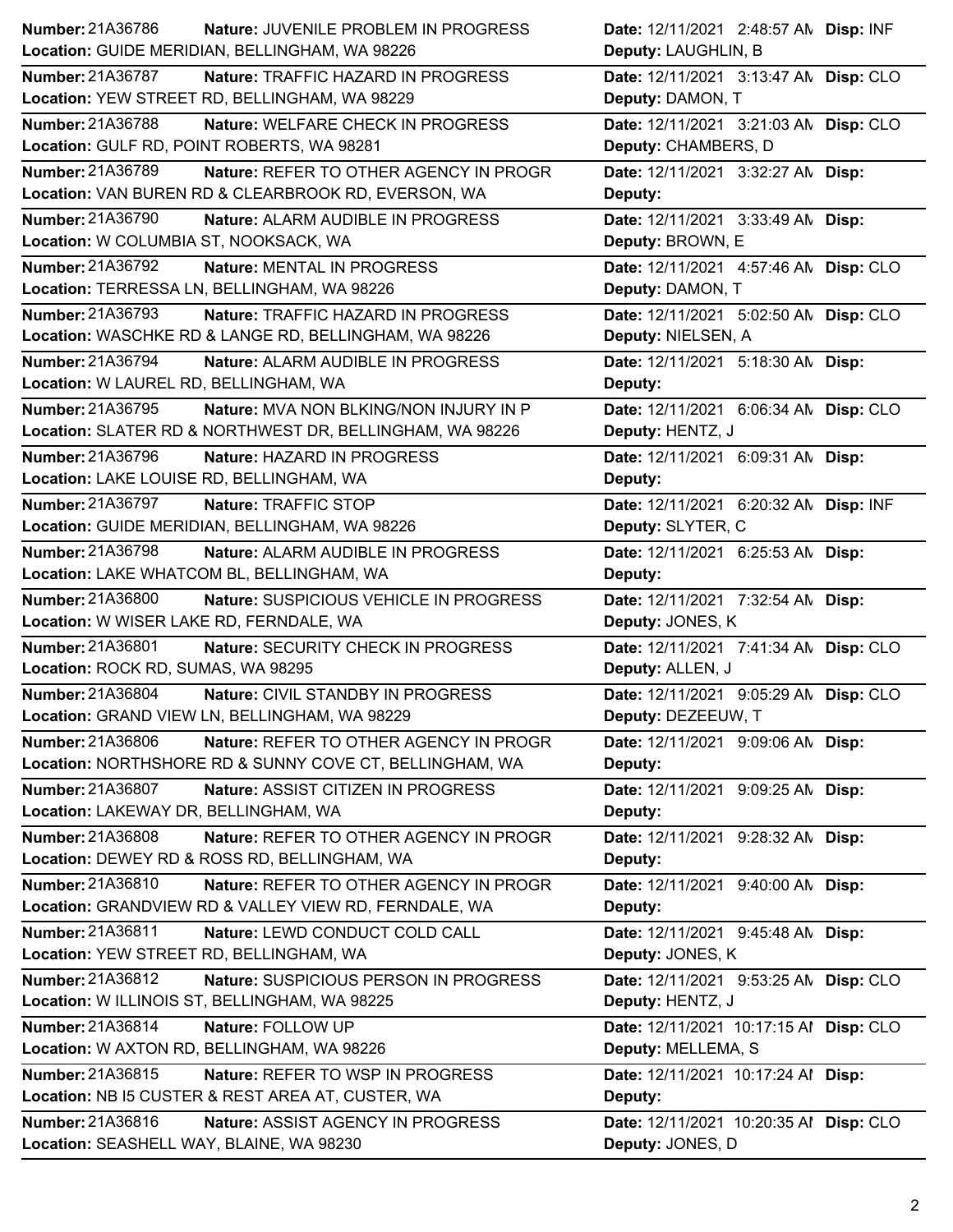| <b>Number: 21A36817</b><br>Nature: FOLLOW UP                   | Date: 12/11/2021 10:27:12 Al Disp:     |
|----------------------------------------------------------------|----------------------------------------|
| Location: WEST RD, BLAINE, WA                                  | Deputy:                                |
| Number: 21A36818<br>Nature: THEFT COLD CALL                    | Date: 12/11/2021 10:31:27 Al Disp: CLO |
| Location: E POLE RD, EVERSON, WA 98247                         | Deputy: ALLEN, J                       |
| Number: 21A36820<br>Nature: REFER TO OTHER AGENCY IN PROGR     | Date: 12/11/2021 10:36:33 Al Disp:     |
| Location: NORTHSHORE RD, BELLINGHAM, WA                        | Deputy:                                |
| <b>Number: 21A36822</b><br>Nature: SERVE PAPERS IN PROGRESS    | Date: 12/11/2021 10:48:07 Al Disp: CLO |
| Location: SHAW RD, FERNDALE, WA 98248                          | Deputy: MELLEMA, S                     |
| Number: 21A36823<br>Nature: TRAFFIC HAZARD IN PROGRESS         | Date: 12/11/2021 10:55:42 Al Disp:     |
| Location: NORTHSHORE RD, BELLINGHAM, WA                        | Deputy:                                |
| Number: 21A36824<br>Nature: HARASSMENT COLD CALL               | Date: 12/11/2021 11:02:25 Al Disp: CLO |
| Location: GREENVILLE ST, BELLINGHAM, WA 98226                  | Deputy: DEZEEUW, T                     |
| Number: 21A36825<br><b>Nature: REFER TO WSP IN PROGRESS</b>    | Date: 12/11/2021 11:10:48 Al Disp:     |
| Location: REESE HILL RD, WA                                    | Deputy:                                |
| Number: 21A36826<br>Nature: DOMESTIC VERBAL IN PROGRESS        | Date: 12/11/2021 11:18:11 Al Disp: CLO |
| Location: SKAGIT ST, BELLINGHAM, WA 98226                      | Deputy: HENTZ, J                       |
| <b>Number: 21A36827</b><br>Nature: Not available.              | Date: 12/11/2021 11:26:44 Al Disp:     |
| Location: LAWRENCE RD & GEORGE RD, EVERSON, WA                 | Deputy:                                |
| Number: 21A36830<br>Nature: BURGLARY COLD CALL                 | Date: 12/11/2021 11:37:23 Al Disp: INF |
| Location: LOOMIS TRAIL RD, BLAINE, WA 98230                    | Deputy: SLYTER, C                      |
| Number: 21A36831<br>Nature: JUVENILE PROBLEM IN PROGRESS       | Date: 12/11/2021 11:56:24 Al Disp: CLO |
| Location: MT BAKER HWY, DEMING, WA 98244                       | Deputy: ALLEN, J                       |
| Number: 21A36833<br>Nature: SUSPICIOUS CIRCUMSTANCES COLD      | Date: 12/11/2021 12:30:25 PI Disp: CLO |
| Location: OVERLAND TRL, MAPLE FALLS, WA 98266                  | Deputy: INGERMANN, N                   |
| Number: 21A36834<br>Nature: TRESPASS COLD CALL                 | Date: 12/11/2021 12:43:25 PI Disp: CLO |
| Location: W 30TH CRST, CUSTER, WA 98240                        | Deputy: SLYTER, C                      |
| Number: 21A36835<br>Nature: SERVE PAPERS IN PROGRESS           | Date: 12/11/2021 12:46:37 PI Disp: CLO |
| Location: CEDAR POINT AVE, POINT ROBERTS, WA 98281             | Deputy: LEACH, T                       |
| Number: 21A36836<br>Nature: WELFARE CHECK IN PROGRESS          | Date: 12/11/2021 12:40:27 PI Disp: CLO |
| Location: E POLE RD, EVERSON, WA 98247                         | Deputy: ALLEN, J                       |
| Number: 21A36838<br>Nature: SERVE PAPERS IN PROGRESS           | Date: 12/11/2021 1:03:45 PM Disp: CLO  |
| Location: MARINE DR, POINT ROBERTS, WA 98281                   | Deputy: LEACH, T                       |
| Number: 21A36839<br>Nature: ASSIST CITIZEN COLD CALL           | Date: 12/11/2021 1:13:29 PN Disp: CLO  |
| Location: NORTHSHORE RD, BELLINGHAM, WA 98226                  | Deputy: DEZEEUW, T                     |
| Number: 21A36840<br>Nature: VEHICLE RECOVERY COLD CALL         | Date: 12/11/2021 1:20:56 PN Disp: CLO  |
| Location: BUCKENMEYER LN, DEMING, WA 98244                     | Deputy: VANDYKE, F                     |
| Number: 21A36843<br>Nature: FOLLOW UP                          | Date: 12/11/2021 1:47:58 PM Disp: CJA  |
| Location: ANDERSON RD, BLAINE, WA 98230                        | Deputy: JONES, D                       |
| Number: 21A36844<br>Nature: WELFARE CHECK IN PROGRESS          | Date: 12/11/2021 1:55:27 PM Disp: CLO  |
| Location: E SMITH RD & GUIDE MERIDIAN, BELLINGHAM, WA 98226    | Deputy: HENTZ, J                       |
| <b>Number: 21A36845</b><br>Nature: FOLLOW UP                   | Date: 12/11/2021 2:05:35 PM Disp: CLO  |
| Location: SKAGIT ST, BELLINGHAM, WA 98226                      | Deputy: HENTZ, J                       |
| Number: 21A36846<br>Nature: ASSIST CITIZEN IN PROGRESS         | Date: 12/11/2021 2:21:48 PM Disp: CLO  |
| Location: W LAUREL RD & OLD GUIDE RD, BELLINGHAM, WA 98226     | Deputy: HENTZ, J                       |
| Number: 21A36848<br>Nature: MVA NON BLKING/NON INJURY IN P     | Date: 12/11/2021 2:21:40 PM Disp:      |
| Location: BAKER LAKE DAM RD & BAKER LAKE RD, SEDRO WOOLLEY, WA | Deputy: JONES, K                       |
| <b>Number: 21A36849</b><br>Nature: HANGUP (911) IN PROGRESS    | Date: 12/11/2021 2:27:44 PM Disp:      |
| Location: BAKER LAKE RD, SEDRO WOOLLEY, WA                     | Deputy:                                |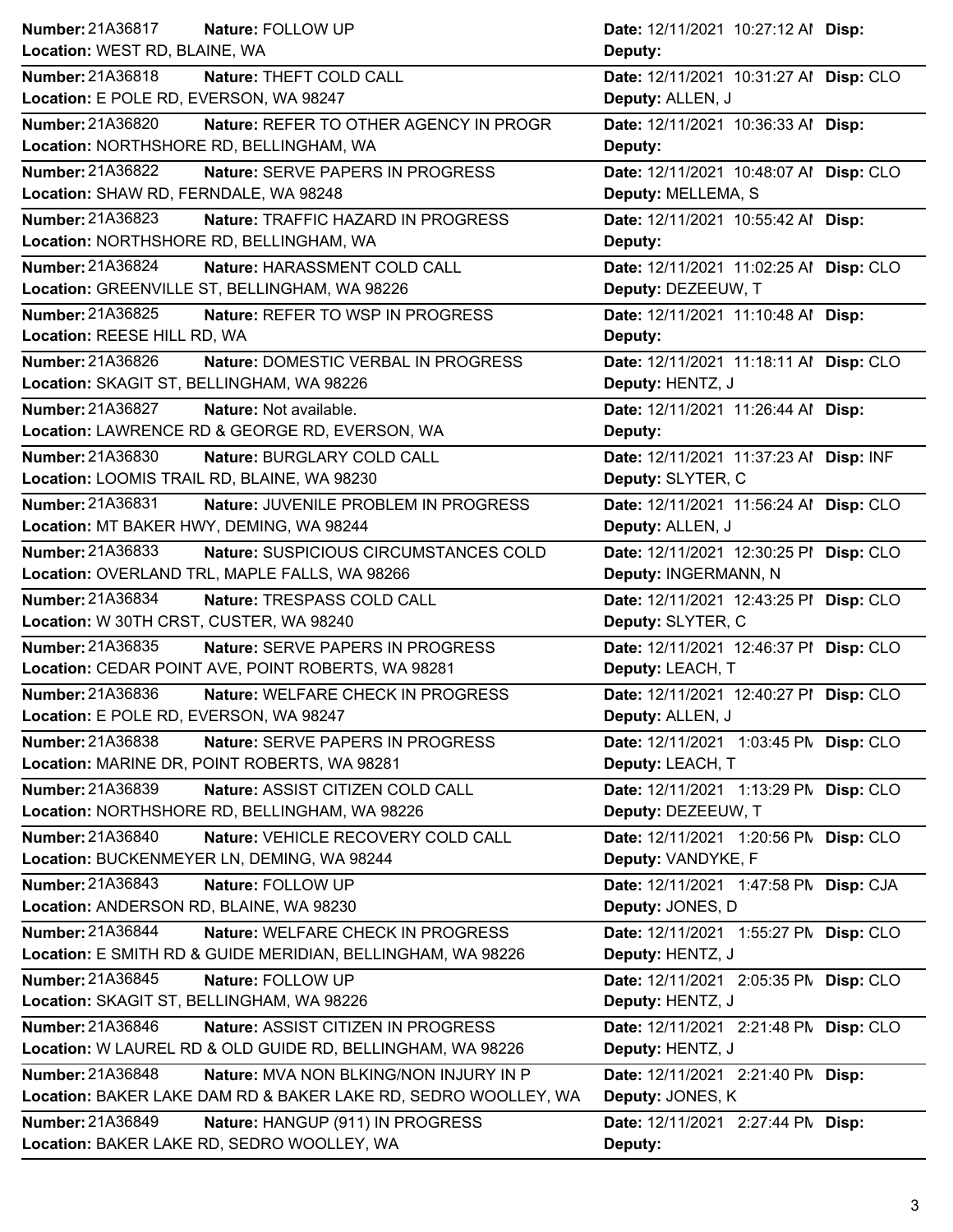| <b>Number: 21A36850</b>                   | Nature: REFER TO OTHER AGENCY IN PROGR                      | Date: 12/11/2021 2:50:29 PM Disp:     |
|-------------------------------------------|-------------------------------------------------------------|---------------------------------------|
| Location: DEWEY RD, BELLINGHAM, WA        |                                                             | Deputy:                               |
| <b>Number: 21A36852</b>                   | Nature: TRAFFIC HAZARD IN PROGRESS                          | Date: 12/11/2021 3:40:34 PM Disp:     |
|                                           | Location: WICKERSHAM RD & INNIS CREEK RD, ACME, WA          | Deputy:                               |
| Number: 21A36853                          | Nature: HANGUP (911) IN PROGRESS                            | Date: 12/11/2021 4:08:06 PM Disp:     |
|                                           | Location: GOLDEN VALLEY DR, MAPLE FALLS, WA                 | Deputy:                               |
| <b>Number: 21A36854</b>                   | Nature: CIVIL PROBLEM COLD CALL                             | Date: 12/11/2021 4:07:06 PN Disp: CLO |
|                                           | Location: HANNEGAN RD, EVERSON, WA 98247                    | Deputy: INGERMANN, N                  |
| Number: 21A36855                          | Nature: SUBJECT STOP                                        | Date: 12/11/2021 4:12:32 PM Disp: CLO |
|                                           | Location: GULF RD, POINT ROBERTS, WA 98281                  | Deputy: LEACH, T                      |
| Number: 21A36856                          | Nature: WELFARE CHECK IN PROGRESS                           | Date: 12/11/2021 4:21:04 PM Disp: CLO |
|                                           | Location: SANTA FE TRL, MAPLE FALLS, WA 98266               | Deputy: INGERMANN, N                  |
| Number: 21A36857                          | Nature: REFER TO OTHER AGENCY IN PROGR                      | Date: 12/11/2021 4:30:20 PM Disp:     |
| Location: HAM RD, CUSTER, WA              |                                                             | Deputy:                               |
| Number: 21A36858                          | Nature: CHILD ABUSE COLD CALL                               | Date: 12/11/2021 4:32:54 PM Disp: CLO |
|                                           | Location: CHERRYWOOD AVE, BELLINGHAM, WA 98225              | Deputy: WRIGHT, M                     |
| <b>Number: 21A36859</b>                   | <b>Nature: MVA BLOCKING IN PROGRESS</b>                     | Date: 12/11/2021 4:51:02 PN Disp: CLO |
|                                           | Location: CENTRAL RD & EVERSON GOSHEN RD, EVERSON, WA 98247 | Deputy: INGERMANN, N                  |
| Number: 21A36860                          | Nature: WATCH FOR IN PROGRESS                               | Date: 12/11/2021 4:52:21 PM Disp:     |
|                                           | Location: E SMITH RD & EVERSON GOSHEN RD, BELLINGHAM, WA    | Deputy:                               |
| Number: 21A36861                          | Nature: SLIM JIM IN PROGRESS                                | Date: 12/11/2021 4:53:04 PM Disp:     |
| Location: MEEKER LN, LYNDEN, WA           |                                                             | Deputy:                               |
| Number: 21A36862                          | Nature: MENTAL IN PROGRESS                                  | Date: 12/11/2021 5:08:00 PN Disp: CLO |
|                                           | Location: BIRCH BAY LYNDEN RD, BLAINE, WA 98230             | Deputy: JONES, D                      |
| Number: 21A36863                          | Nature: ALARM PANIC IN PROGRESS                             | Date: 12/11/2021 5:40:24 PN Disp: CLO |
| Location: MT BAKER HWY, DEMING, WA 98244  |                                                             | Deputy: INGERMANN, N                  |
| Number: 21A36864                          | Nature: HANGUP (911) IN PROGRESS                            | Date: 12/11/2021 5:55:24 PM Disp:     |
| Location: LAKEWAY DR, BELLINGHAM, WA      |                                                             | Deputy:                               |
| Number: 21A36866                          | Nature: TRAFFIC HAZARD IN PROGRESS                          | Date: 12/11/2021 6:17:41 PM Disp: CLO |
| Location: FRONT ST, SUMAS, WA 98295       |                                                             | Deputy: INGERMANN, N                  |
| <b>Number: 21A36867</b>                   | Nature: MENTAL IN PROGRESS                                  | Date: 12/11/2021 6:28:37 PM Disp: CLO |
|                                           | Location: VINEYARD PL, BELLINGHAM, WA 98226                 | Deputy: VANDYKE, F                    |
| Number: 21A36868                          | Nature: ASSIST AGENCY IN PROGRESS                           | Date: 12/11/2021 6:47:15 PN Disp: CAA |
|                                           | Location: MP 243 INTERSTATE 5, BELLINGHAM, WA 98229         | Deputy: JONES, D                      |
| Arrested: BABCOCK, DAVID A.               | Age: 51                                                     |                                       |
| <b>Offenses: Warrant</b>                  |                                                             |                                       |
| Number: 21A36869                          | Nature: REFER TO OTHER AGENCY IN PROGR                      | Date: 12/11/2021 6:46:29 PM Disp:     |
| Location: EAST ST, BLAINE, WA             |                                                             | Deputy:                               |
| Number: 21A36870                          | Nature: SHOTS IN PROGRESS                                   | Date: 12/11/2021 6:51:56 PM Disp: CLO |
| Location: CODY RD, BLAINE, WA 98230       |                                                             | Deputy: WRIGHT, M                     |
| Number: 21A36871                          | Nature: SHOTS IN PROGRESS                                   | Date: 12/11/2021 6:56:28 PM Disp:     |
| Location: CARSON RD, BLAINE, WA           |                                                             | Deputy:                               |
| Number: 21A36872                          | Nature: REFER TO WSP IN PROGRESS                            | Date: 12/11/2021 7:03:18 PM Disp:     |
|                                           | Location: NB I5 AT & SLATER RD, FERNDALE, WA                | Deputy:                               |
| Number: 21A36873                          | Nature: BURGLARY COLD CALL                                  | Date: 12/11/2021 7:07:07 PM Disp: ACT |
| Location: HOLLY LN, MAPLE FALLS, WA 98266 |                                                             | Deputy: INGERMANN, N                  |
| Number: 21A36874                          | Nature: RUNAWAY COLD CALL                                   | Date: 12/11/2021 7:29:39 PM Disp: CLO |
|                                           | Location: E LAUREL RD, BELLINGHAM, WA 98226                 | Deputy: INGERMANN, N                  |